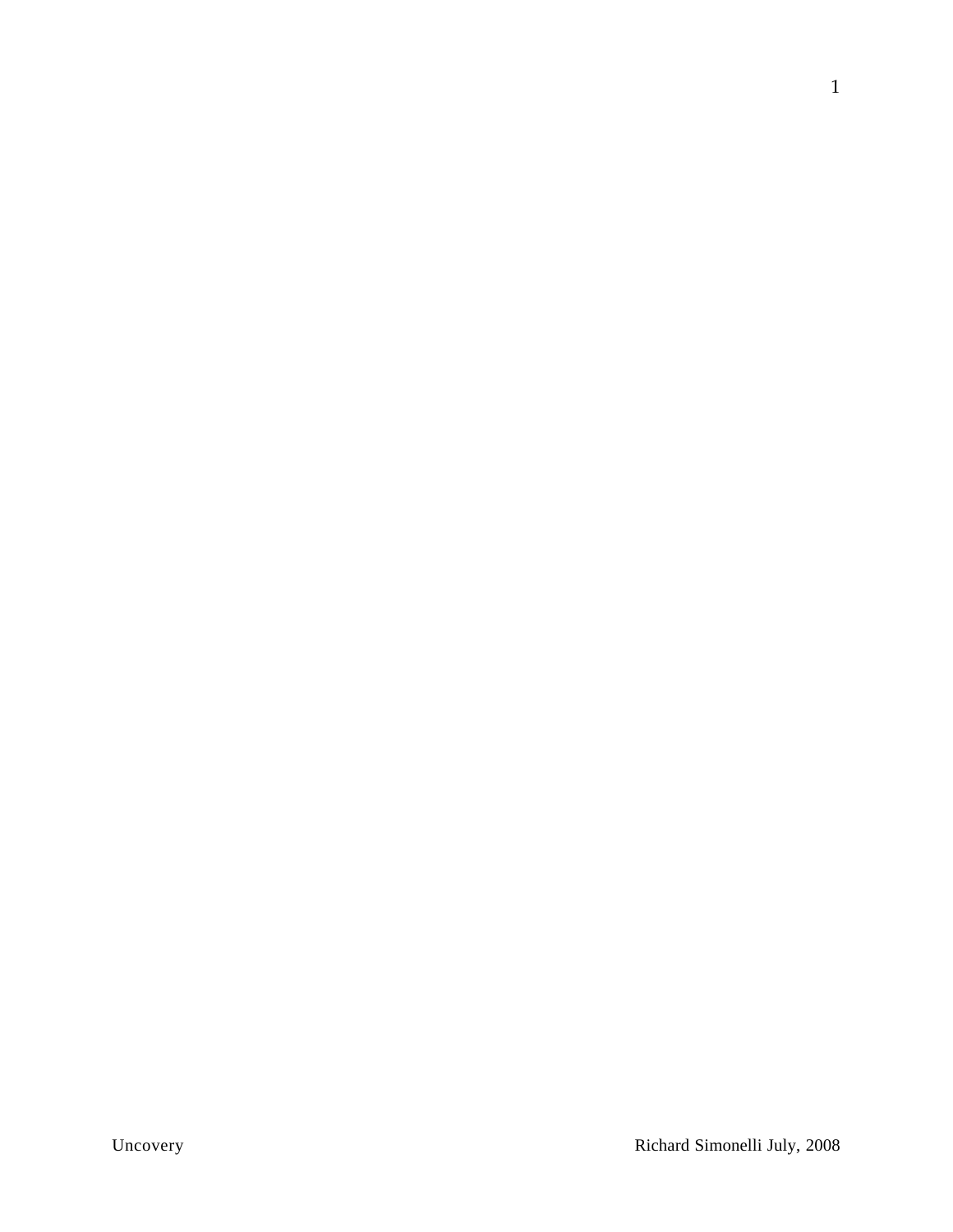#### Introduction

normous strides have been made over the past 20 years to bring addictions recovery efforts E normous strides have been made over the past 20 years to bring addictions recovery efforts<br>
Cout of the closet, out of shame and denial, and out from the basements where recovery once exclusively took place. We have much to be proud and excited about in our healing from alcohol and other drug addictions, as individuals and as groups. I am grateful for the presence of such recovery activities in my own addictions recovery. We also know that it is not time to rest on our laurels. We all know there is still much to do, especially in the area of prevention, so that the addictions tree cannot take root once again.

One of those things still to do involves coming out from behind a kind of denial concerning the stance to life that led to the addictions epidemic in the first place. Discussion of this is still not taking place in our movements. I have been proud to be an advocate for addictions recovery over the past 20 years or so, first in my own recovery, and later in other recovery movements. I have also experienced some of the subtle lies by omission in the recovery situations I've been part of. I could not remain in those groups due to their denial of the larger social causes and meaning of addiction when it reaches epidemic proportions.

Large-scale addictions phenomena are a signal that the human endeavor has forgotten the core essence of its meaning and purpose. It is an error signal that seeks to re-direct our attention to what it fundamentally means to be human. Today it is calling our attention to information, knowledge and progress addiction, as well as to the materialism arising from such an imbalance. Carried to extremes, endless information, knowledge and progress as ends in themselves are not a true meaning and purpose for human life. In my opinion, this is what the addictions epidemic is telling us: contemporary life lacks authentic meaning, purpose and spirituality in its expression of humanness. Our infatuation with Western science and technology is one of the strongest root causes. Confronting the "Don't Talk" rule about this offers a new avenue to understand the addictions epidemic in a holistic manner.

What follows is some writing on my own recovery journey, as well as an airing of some areas of discussion that I think are still behind closed doors. It is writing that was unsharable in the recovery situations I was part of. How to open those closed doors? I think William Shakespeare said it best: "A word to the wise is sufficient."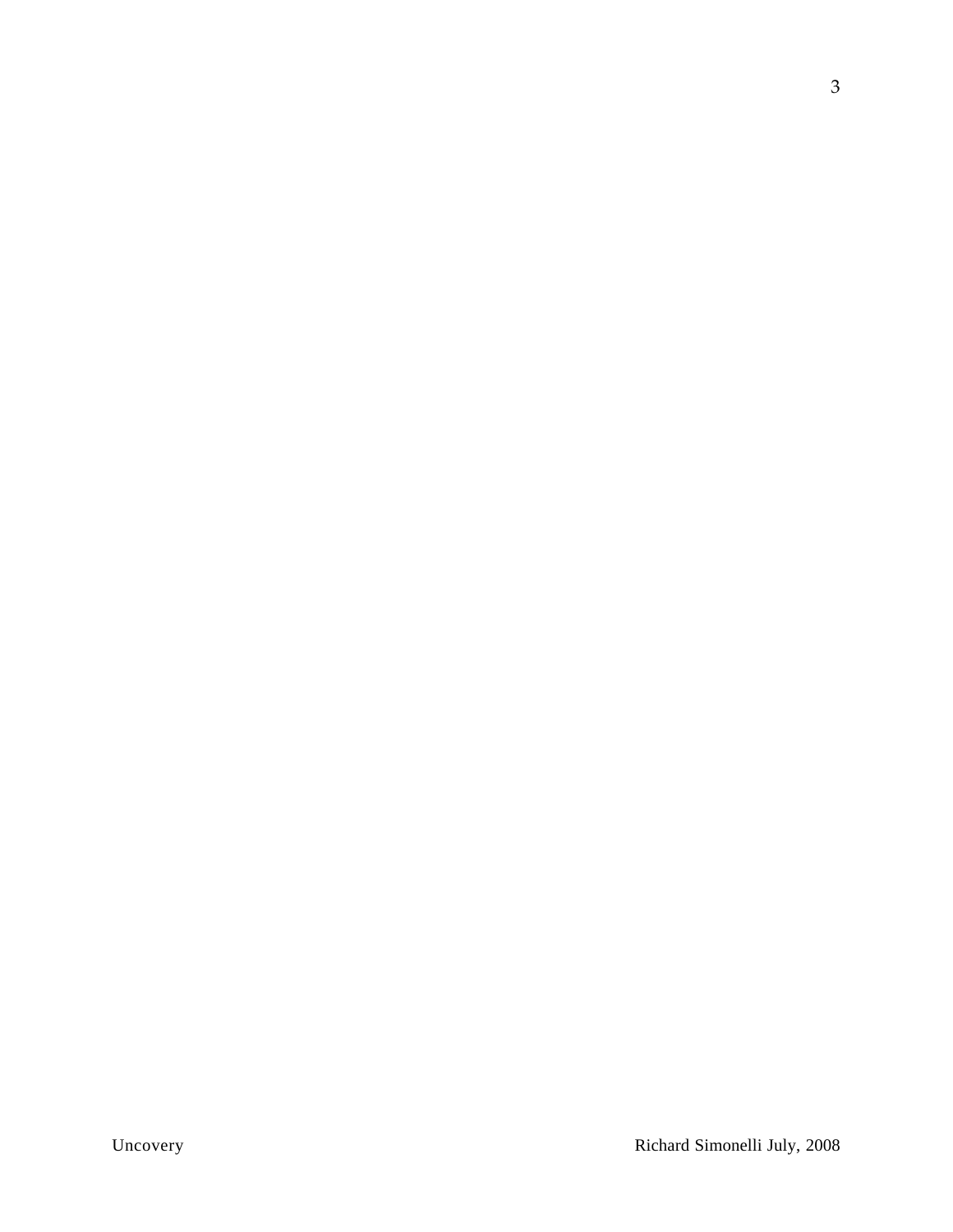#### Uncovering

My own addictions recovery has been a spiritual waking-up process. Looking back on it, I used addictive substances to hide in fear from my own self-discovery. Because I went through my addictions phase to remain covered up, "recovery" for me was more like an "un-covery" experience. For me, the word "recovery" has always suggested getting back to an imagined previous condition of health or wellness, which I knew I never had. I didn't want to cover up again ("re-cover") but wanted to take off the destructive ego-armoring that kept me from realizing who or what I really am.

I understood my chemical substance misuse as an expression of my own spiritual confusion and delusion, never an illness or a disease in the ordinary medical or psychological sense. I never felt that I was "ill" or "sick," but rather that I had an addictions problem. For me, thinking or feeling this way allows a more focused or functional use of language than the nebulous use of "disease" or "illness," which I knew I did not have. To say that addicts or alcoholics are ill or have a disease has always struck me as unclear thinking. What it really means, I feel, is that an addict or an alcoholic is not a moral reprobate, not a bad person, and not a failed human being. Nor is he or she a criminal. Those are stigmas from an earlier, more ignorant time in human society. They are not true and do not take us forward. To mis-language the situation (in my opinion) by using terms like "illness" or "disease," is to use medical model language but without the physical evidence that the medical model requires. At the least, "disease-like" would be a better way to think about the addictive stress response.

Using the term "addictive stress response" promises to be a more accurate label than "disease." Its use helps us to look at the *positive* role of addictions as message carrier in deep human healing, and even human evolution. My opinion is that it carries the message for the dominant society that our stance to life has fallen into hubris<sup>\*</sup>. A holistic response to large-scale addictive behaviors would include interest in the causes and meaning of what we are going through, as well as problem solving. Understanding the message is as important as solving the immediate problem, which might only be a symptom of something more, after all.

Until simple, definitive physical evidence for the cause of an addictions disease is found, if ever, using the *addictive stress response* as a hypothesis, rather than the medical model of disease, is a better choice. It allows us to look at a collection of many factors in understanding how and why a person may become addicted or an addictions epidemic may take place.

The addictive stress response in an individual, or in a society, is a constellation of many causes. These include possible biological predisposition, as well as social, religious, political, economic, cultural and personal sensitivity factors, including other situational and environmental causes. They can result in addictions behavior when they fall out of active, dynamic balance and self-checking with one another. It is my opinion that the non-biological factors are easily as important in individual and mass addiction phenomena as the yet unproven biological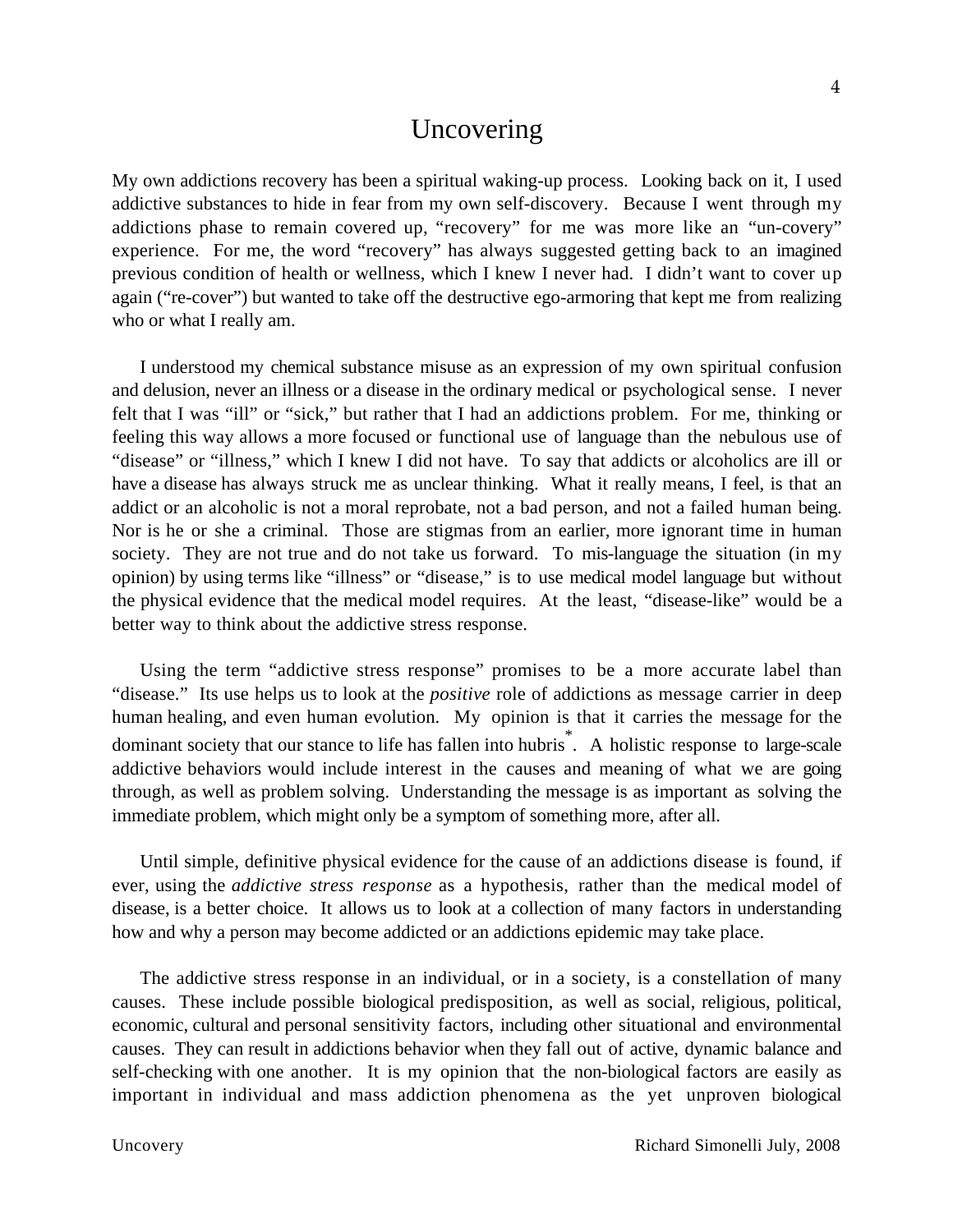(scientifically determined) ones. Further, I feel it is a red herring to think that finding causes based in the findings of "hard science" will be "the" answer to problems of chemical addictions. To me, this kind of thinking is a further subtle extension into the hubristic mindset of contemporary life. Responses from techno-science, such as pharmaceutical vaccines, may have a role in working with biological predisposition; but their use should not obscure other causes based in deviation from healthy human values.

I am grateful to have been able to assist in the Native American Wellbriety Movement as part of my own uncovery journey. The term "Wellbriety" means to abstain from chemical substance misuse and then go beyond into true healing and wellness––physical, mental, emotional and spiritual. For me, Wellbriety and Uncovery are certainly close kin. While helping in the Wellbriety movement, I began to realize that younger Native Americans don't understand addictions as a disease in the way that the concept is used in mainstream society. They understand it as a result of institutional racism and the outcome of historic intergenerational trauma from racial and cultural oppression. This expresses itself as despair and lack of opportunity among their peoples. I feel this is a culture-specific outlook that resonates well with the notion of addictive stress response.

From the beginning, I understood my own addictive stress as a teacher who was there to help me to uncover or wake up. As a white male techno-science professional whose human identity was invested in the mindset of Western science, I suffered from hubris along with many in the dominant society. I benefited greatly from reading Anne Schafe's book, *When Society Becomes and Addict* in the early 1990's. It helped place my own chemical misuse into a wider context. It suggested to me that despite its obvious brilliance, our very culture had become one of addiction. The addictive impulse had come to wend its way through all our institutions and our very stance to life. I was moved when the Native American wellness community adopted as its rallying cry, *Our Culture is Prevention.* This is a statement of the healing strength of traditional Native cultures, which have been so wounded by historic events and modern life as well. By contrast, I could see that for Euro-American society, *Our culture is addiction* might be closer to the truth. This is something I have seen for myself––it is not a statement necessarily made by Native Americans.

The writing process has been a constant companion throughout my addictions recovery process and its many events along the way. I found that through writing I could say things that sometimes were "forbidden" in the group recovery situations in which I took part. I soon discovered that there were "right" things to say, and "wrong" things to say in group recovery situations. The group-ego was always very much alive. For me, after a point the mainstream recovery group ego was as destructive as the individual egotism that we now know is one source of addictions. Ordinary recovery groups often ignored or shamed the very things I needed to explore in order to uncover and wake up. I am certainly grateful for the help of the popular recovery approaches in my own early recovery. They do save lives and they helped me, too. But as my needs became those of *uncovery,* I found I was blocked and had to move on.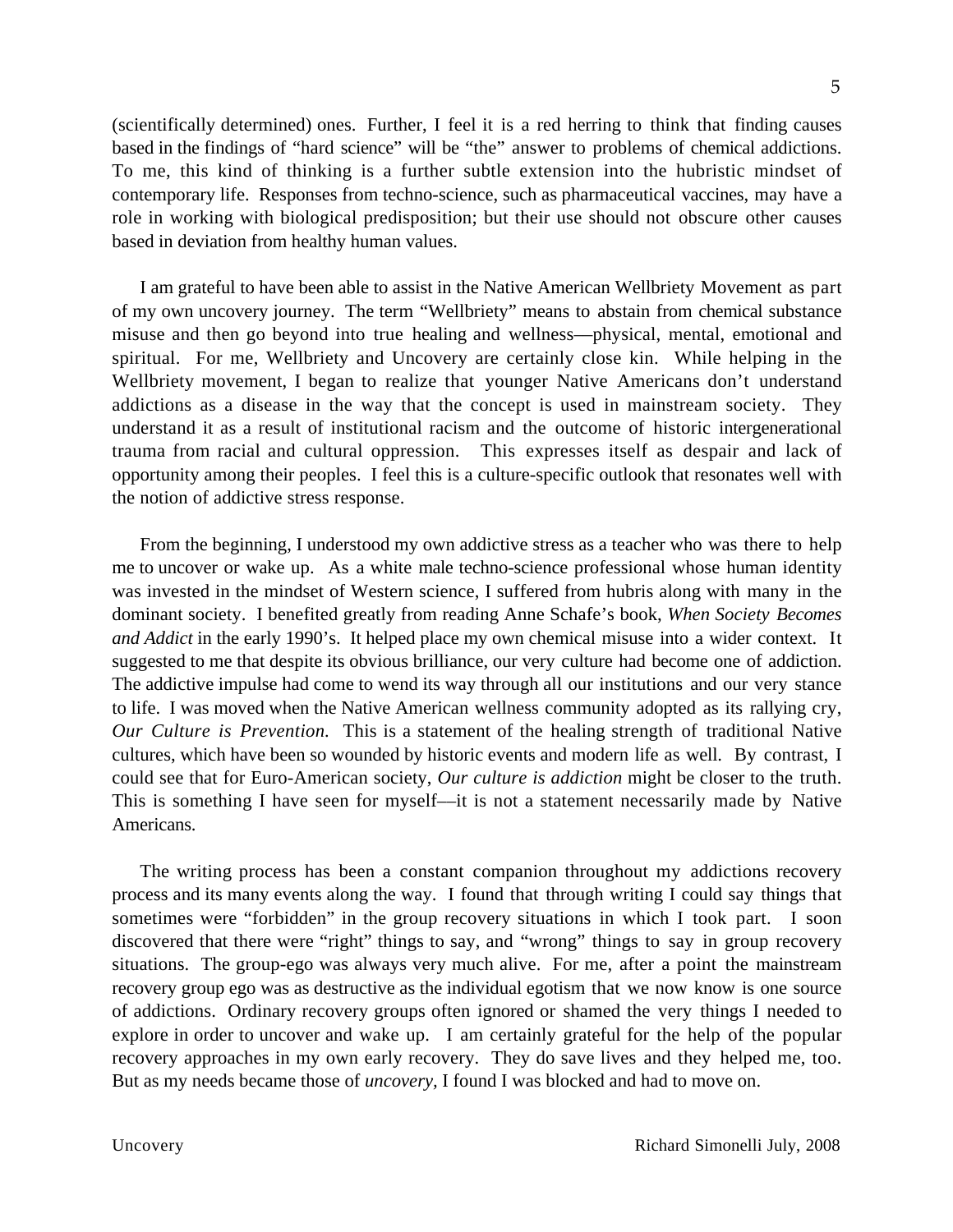The writing tool gradually became more and more important in clearing out my own addictions issues because some of my addictions healing needs and perceptions were different than others. The prose style in writing allows healing to take place in some ways, and poetry in other ways. My own uncovery journey took a path that passed through 1) active substance addiction or misuse; 2) early recovery; 3) mid-recovery; 4) long-term recovery; and finally, 4) recovered. Some of the writing I did has nothing to do explicitly with addictions. But all of it contributes to the uncovery journey though which I became a "recovered person," and more to the point, an addictions survivor or an addictions victor. This can also be called radical recovery. I continue to write as a joyous expression of my ongoing uncovery journey through life.

What follows are examples of uncovery writing from over the years. In these, I could "say the unsayable." They were written even as I was involved in the more conventional approaches to addictions recovery, first as a participant and later as an advocate in the Wellbriety Movement. I benefited from, and faithfully supported those processes, as I do today. I felt fellowship with the suffering and recovery success of my brothers and sisters in recovery, as I do today. But I have also felt alone in my perception of the deeper implications and meaning of the addictions epidemic for all of us. I was, and am, saddened that there is no room to discuss the deeper causes and meaning of large-scale addiction within the fellowship of the mainstream recovery community.

The addictions epidemic is here to guide us as human beings in both individual and social or cultural survival. It's here because the materialistic, progress-addicted contemporary orientation to life is an expression of devolution. It's here because of the unbalanced secularization and "technicalization" of society. To me, response to the addictions epidemic means more than individual recovery and happiness. There is a much larger interconnected social, cultural and environmental healing journey taking place. Awareness of this is squelched by the no-talk rule within the addictions recovery community. This de-facto no-talk rule is a viewpoint that could change as a deep, radical recovery dawns. The time may be ripe to ask, "Which parts of a society strengthen the 'addictive immune system' (prevention), and which weaken it?

I offer this collection to encourage others to voice a full range of feelings in their own deep healing. I offer it so that a more contemplative way of life might dawn for us all. None of these writings is meant to contradict the more conventional recovery sentiments for any particular person. "Uncovery" provides another note to blend into the harmony, allowing a way for wakefulness to enter into the addictions healing journey.

> *Richard Simonelli Nederland, Colorado April, 2008*

\*\*\*\*\*\*\*\*\*\*\*\*\*\*\*\*\*\*\*\*\*\*\*\*\*\*\*\*\*\*\*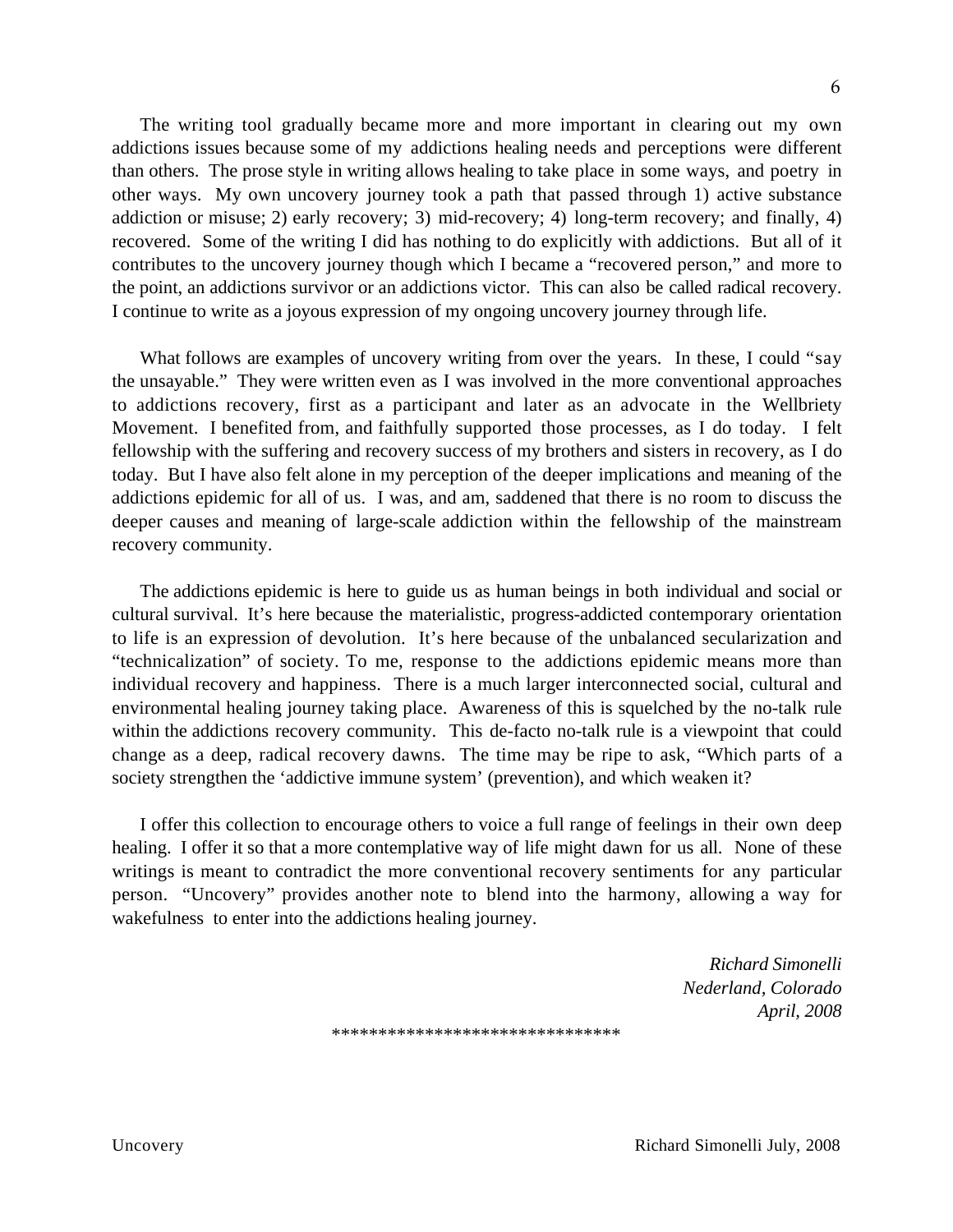#### \* Hubris:

Arrogant pride or presumption. In Greek tragedy, excessive pride towards, or defiance of the gods, leading to nemesis. The excessive pride or ambition that usually leads to the downfall of a hero in classical tragedy. Becoming "bigger than one's god." When the arrogance of hubris arises to excess in a society, something automatically comes into being to counter the excessive pride and so bring the system back into balance. That situation is called *nemesis*. In general, nemesis is a positive attribute of self-regulating systems. Large scale mass addiction phenomena may be the nemesis naturally arising to confront the misuse of the techno-scientific values, behaviors and ways of life destabilizing social orders and now characterizing contemporary societies worldwide. In that sense, the mass addictions phenomenon is a positive attribute calling not only for immediate problem solving (which is essential), but for the understanding of, and response to its deeper meaning and purpose.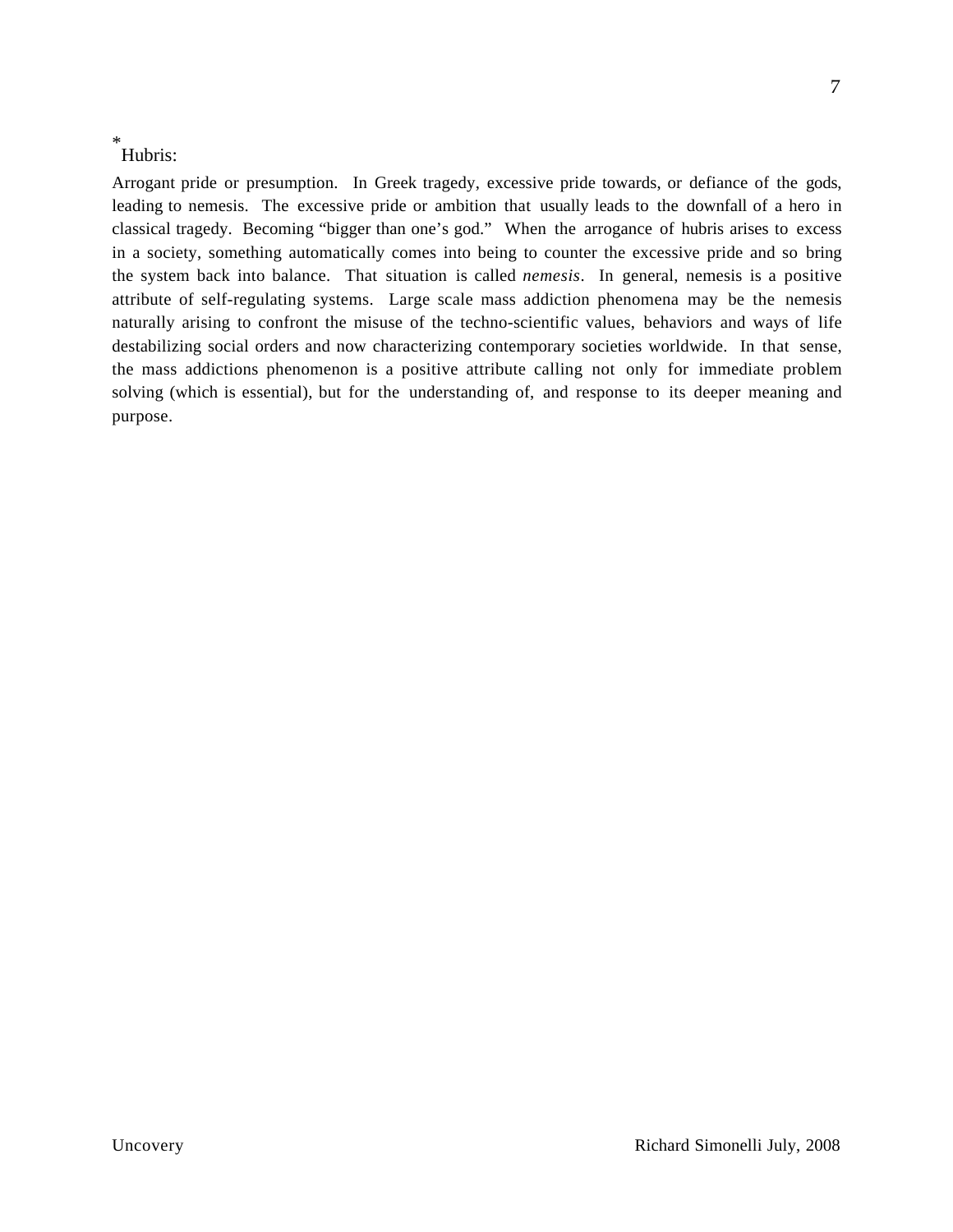## *1–*Uncovery

We came staggering out of the smoky wreck beat up pretty bad. We came out wrecked and leveled humbled by the sheer stubbornness of ourselves. It was our undoing, but it was also our teacher, and those who resisted had an especially hard time. Some disappeared. Some died.

Now, in recovery, we recognize old friends, Some are shadows of their former selves the hurtfulness gone or going away. We meet tentatively, hesitant, but anxious to know each other–– like toddlers with expectant faces meeting in a playground wanting to play.

Recovery is a bridge on which we find our hearts, it is a season, a passage, a ceremony which we celebrate by working very hard and learning to play.

Beyond recovery lies uncovery, Uncovery––our flowering as a human being, Uncovery––

the journey of our lives.

We meet again in uncovery Older, kinder, cautious–– *It's good to see you my old friend!*

In kindness let us share both hard and happy places; In kindness let us leave something for the young; In kindness let us treat the environment with care;

beyond recovery––

*Uncovery––* Uncovery...the journey of our lives. *–1988* 

Uncovery **Richard Simonelli July, 2008**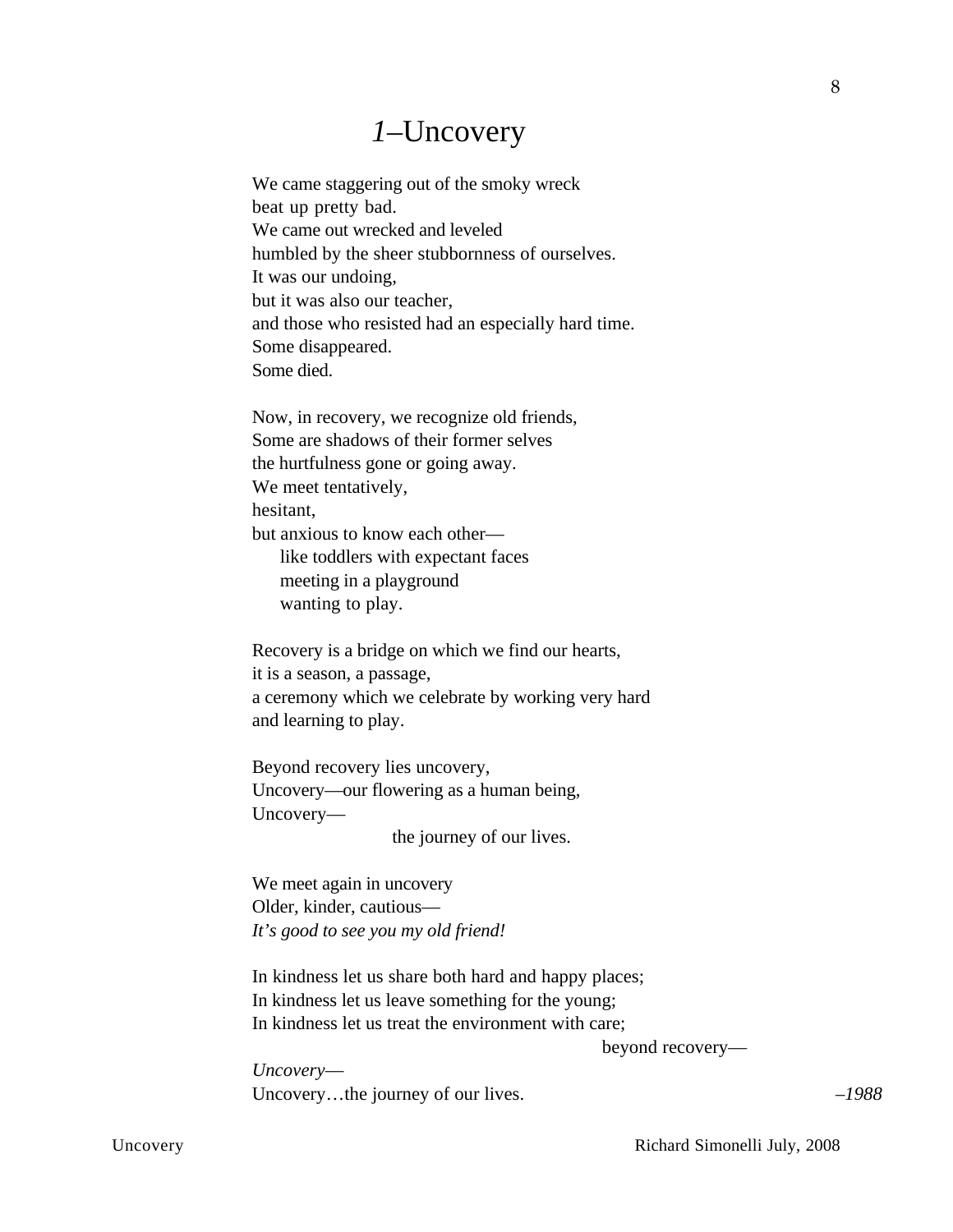## *2–*Sobriety

Six men sit in a circle drinking Scotch. Their bellies are warmed, their reason softened congeniality, hopes and wishes pour forth. Hard liquor fueled the conquest of North America; Manifest Destiny and the bottle went hand in hand. But these men are sons of sons of sons of Manifest Destiny–– They wish no harm, they wish to understand their past; they sit in a circle experimenting with some of the old Native ways, they are sincere, they seek authenticity: *The dark water awakens warmth that often won't come of its own.* The bottle is tricky––an ultimate coyote. At a later time, perhaps, drink can return but now Anything achieved on the alcohol road will explode. May our circles be simple. May our words be true, no matter who they challenge. May we open to each other's differences. May we find intimacy with a sober heart and mind.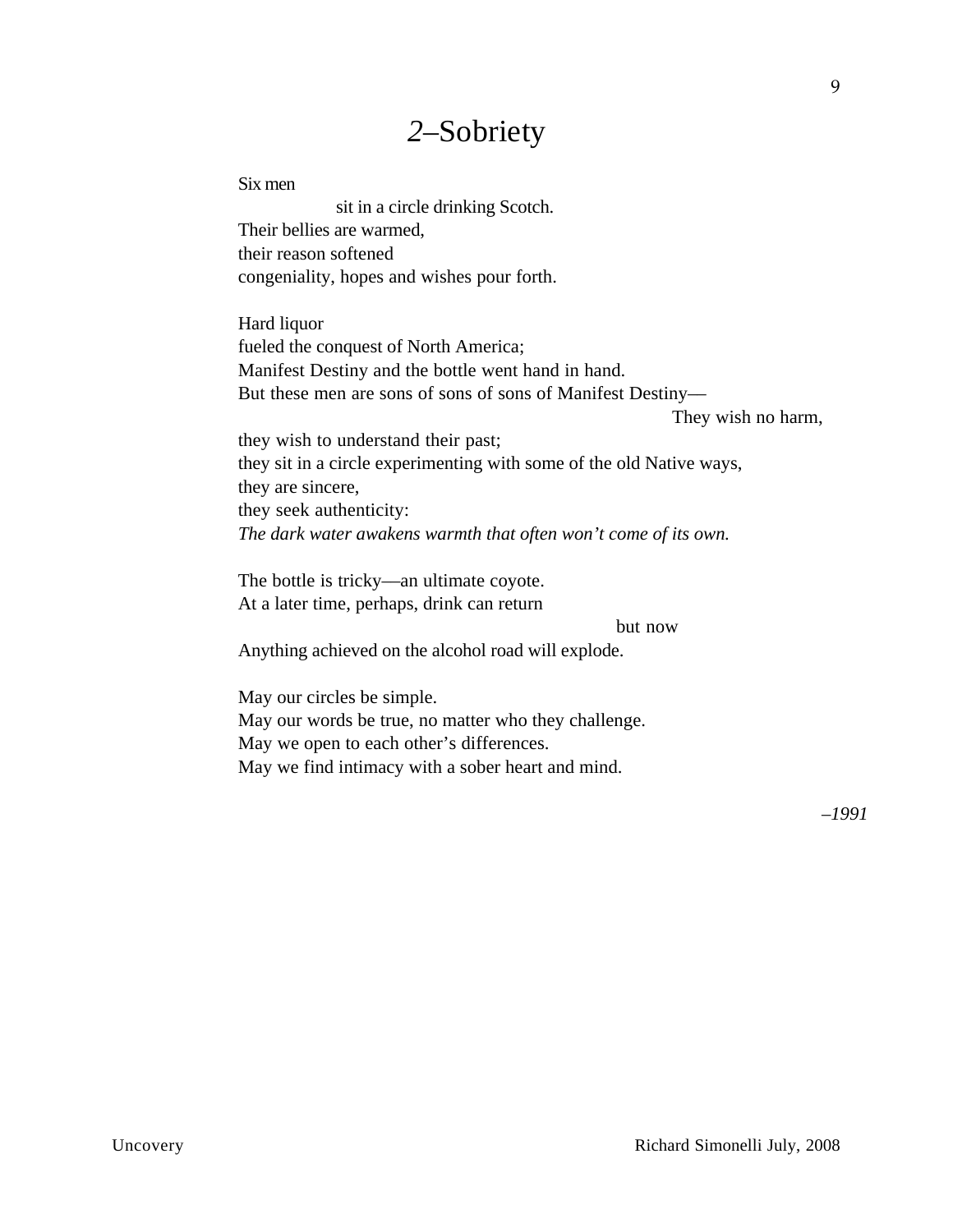## *3–*Beyond Recovery

Recovery from substance abuse and process addictions like sex or overwork is a process filled with many meaningful events. Perhaps the most important event in that process is the moment when it is realized that one is recovered. Being recovered from substance or process addictions is to be healed from all-too-human habits. But being recovered does not necessarily mean that a person is *cured* of biochemical and psycho-emotional vulnerabilities to the particular substance or activity. We can be recovered and healed but not cured. This means that we may never be able to ingest that substance again. Or it may mean that we must manage our involvements in certain activities very carefully, otherwise we will experience negative results for ourselves and those around us.

It is dangerous and limiting to think of oneself as always in recovery or always recovering. To adopt that idea may lead to a kind of arrested development as a total human being. Beyond recovery from substance abuse and other addictions lies *uncovery,* which is just a way of saying that the journey of self-knowledge and involvement with the entire range of phenomena goes on and on. The term "phenomena" refers to all that happens in the emotional, mental, physical and spiritual areas of life—in other words, the created world.

Uncovery means that we live with open hearts and good minds. Attaching to or fixating on parts of the journey that once helped us, or even saved our lives, can also lead to arrested development. Uncovery is a constant process of releasing and letting go. The events marking the journey of uncovery are realizations that we have let go of something. They are as important as the process. One of those events is letting go of recovery.

"Letting go of recovery" isn't license to fall back into patterns of substance or process misuse once again. We must "forgive us our relapses," but also notice that the harm caused to ourselves and others from relapses gets worse as we get older.

As we remain loyal and faithful to friends still suffering from substance or process addiction, and as we provide role modeling and recovery advocacy, we must do so without being caught by the label or concept of recovery. In Japan they say, "The sword that saves a person, slays him; and the sword that slays a person saves him." Healing is very mysterious and it can turn on you. Uncovery or healing is always new, always fresh and always challenging. If it becomes codified, rigid, dogmatic or fear-based it is no longer a wellness process.

Our greatest gift or offering to healing from chemical dependency and other addictions is example. "Free at last! Free at last!! Great God almighty, I'm free at last!" Dr. Martin Luther King, Jr. once said as he expressed gratitude for where life had taken him. Free at last! Free to help our brothers and sisters still suffering from addictions; but also free to move beyond being addicted to the recovery process itself.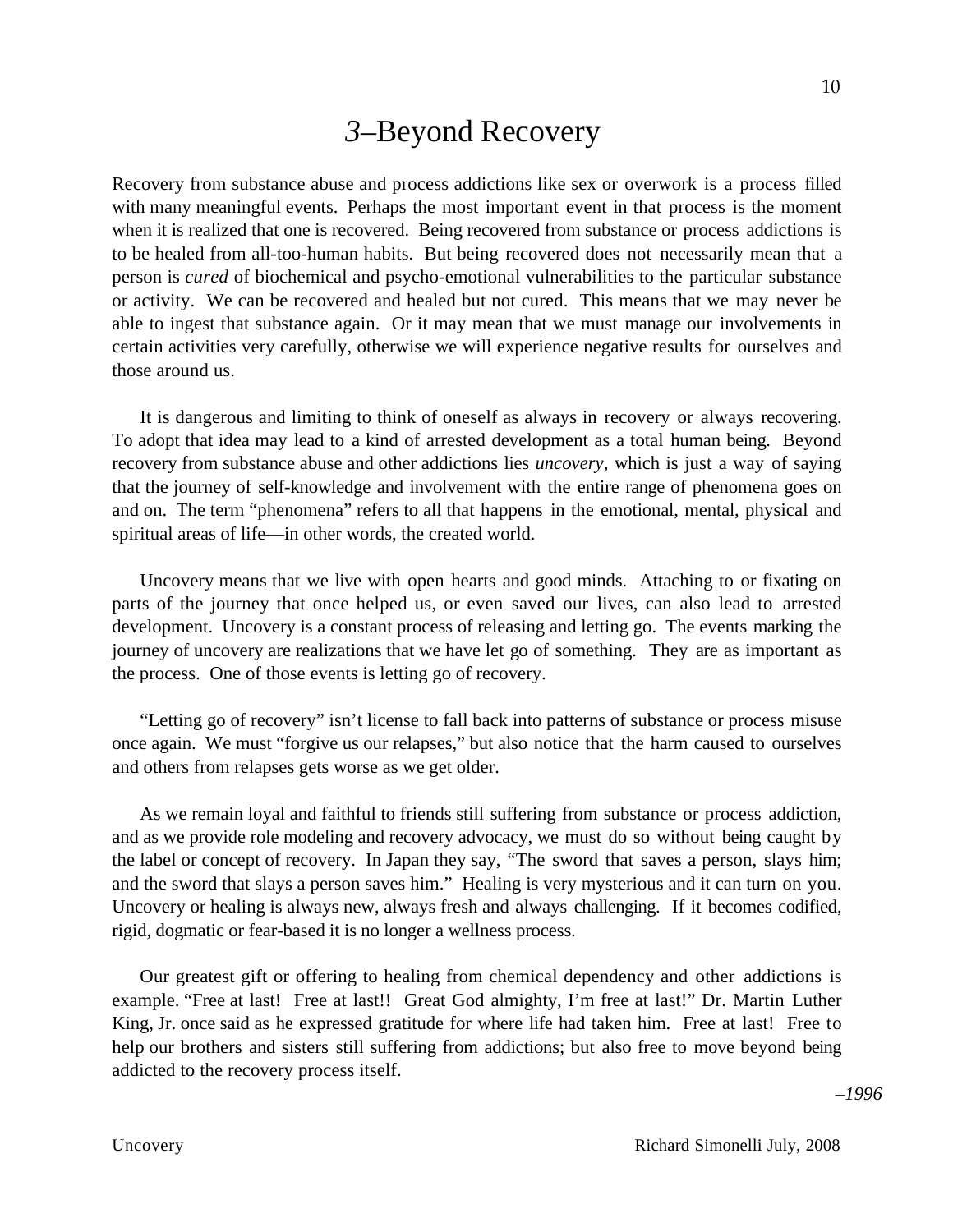## *4–*Addiction

Addiction is how Reality gets our attention.

Addiction is the next generation of computers and scientific marvels, which you can't find livelihood without.

Addiction is our love affair with "the technology," the next electronic gadget, and with business, which makes it all happen.

Addiction is our mindset, worldview, and outlook, which is invisible because the dominant society is culturally self-important.

When society becomes an addict, it protects its addiction by calling it a non-addiction, by calling it progress and human evolution.

In the Internet, informational technology, and in the current way of life , we have the greatest opportunity to wake up because these are some of the greatest addictions, cunningly promoted as positive change.

Addiction is how Reality gets our attention.

Are we listening?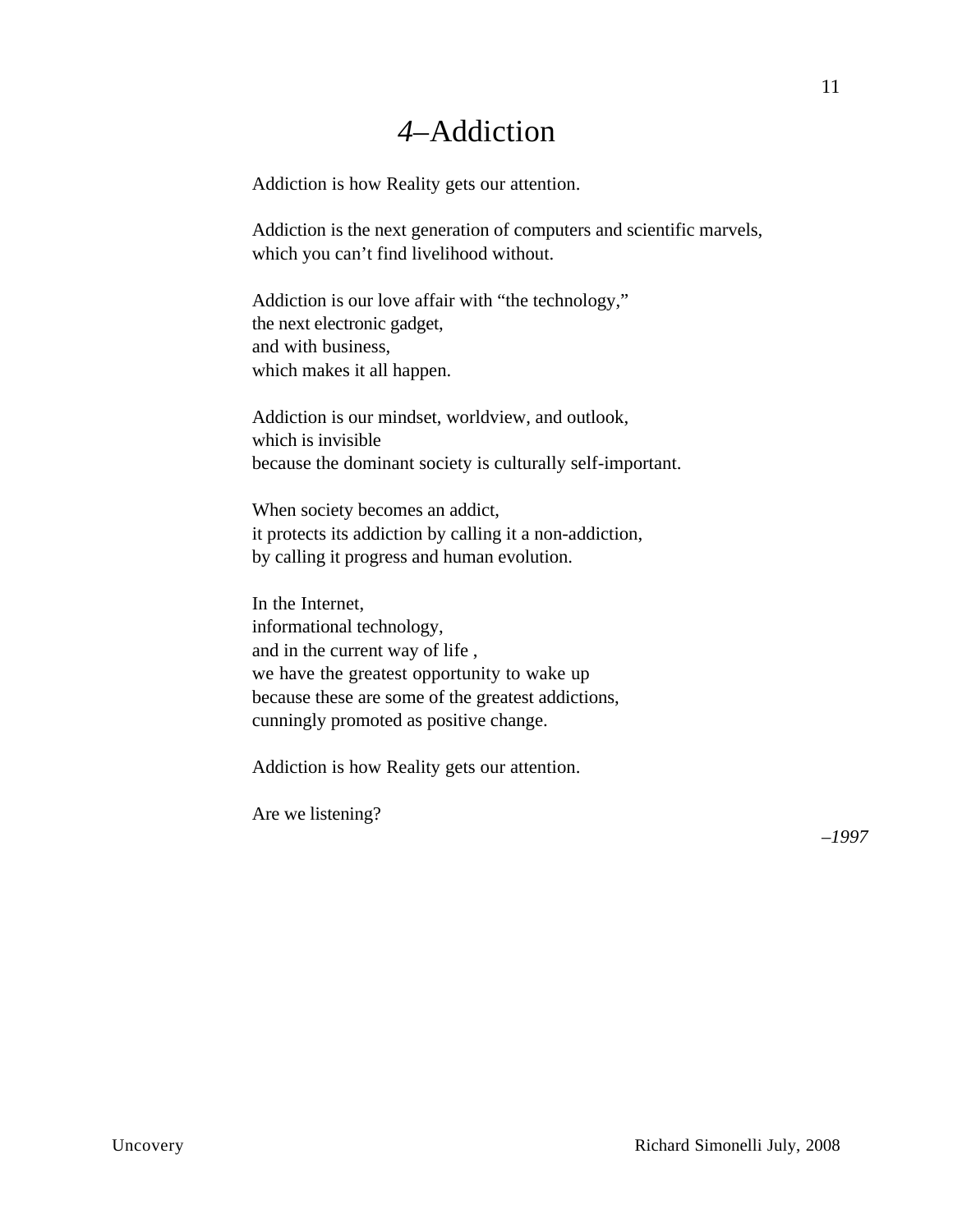# *5–*A Hard Awakening

If you drank too much, learn from it. Anything that can open up one's gate is elixir, not disease.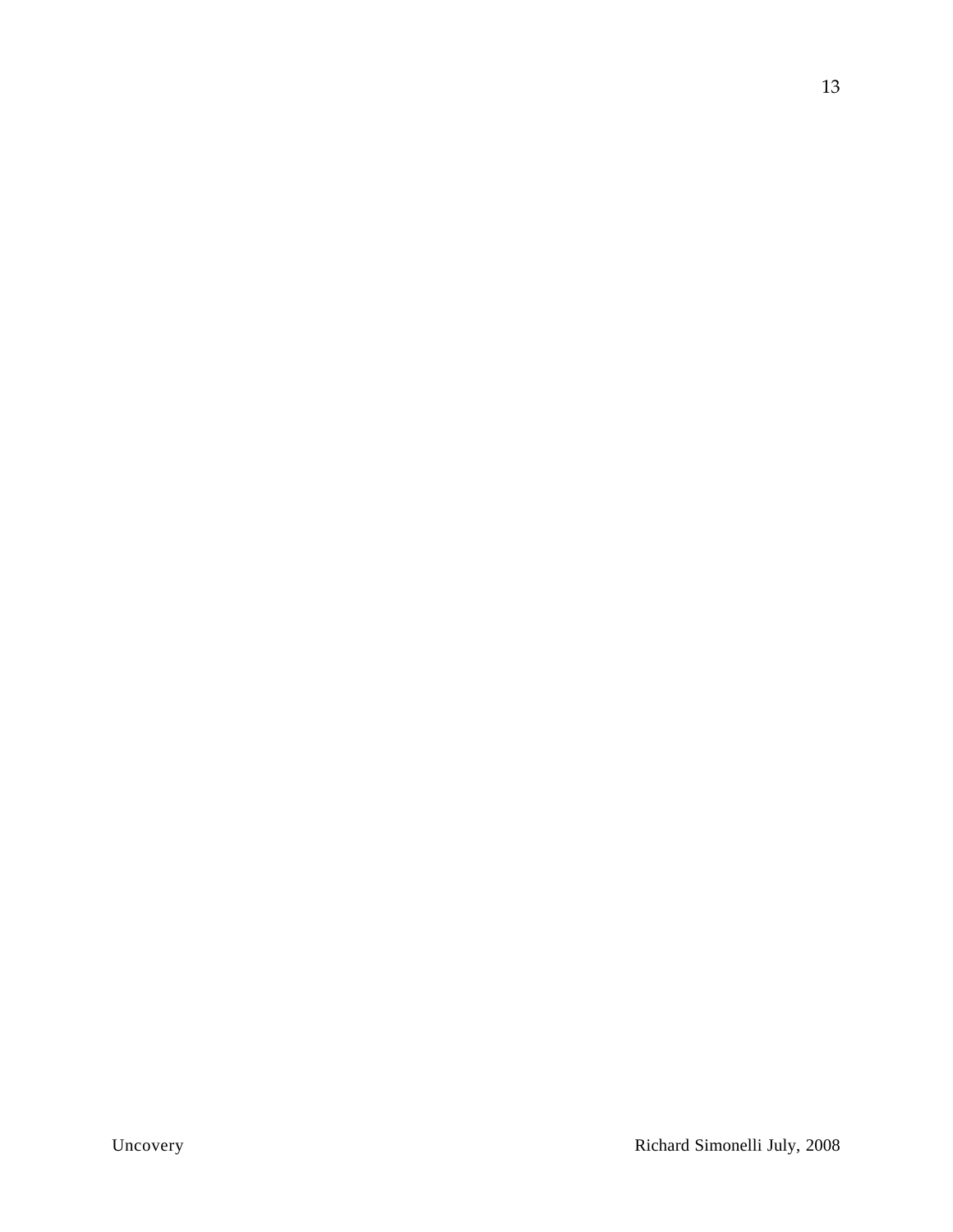## *6 –*Healing from Science

I regard myself as completely recovered and healed from my own previous chemical substance addictions. I am no longer "in recovery." I'm recovered, and gratefully free from the use of mind-altering substances. The 12 Step programs and approaches in which I participated––worked! But I don't think I'm immune to the proven laws of addiction. I know chemical addictions can be a recurring phenomenon. If I should relapse, then I will be in recovery once again. Yet now I am thankfully recovered from substance misuse. But I am by no means recovered from the thought patterns and stance to life found in Western science and technology, my previous career. I could not properly begin my own healing journey from substance misuse until I looked at how I internalized the skeptical, rational, logical, intellectual, conceptual, and power-and-control oriented thought patterns of the technology career I was part of. I could not really begin my healing journey until I walked away from some of the human thinking errors embedded in the Western approach to knowledge. I regard myself as *healing from science.*

Healing from science means that I have had to examine the materialistic, rational, logical, intellectual, superior, male-oriented and fundamentally separative mindset that I inherited from my training and subsequent career in engineering. Western science would not be possible without the intense *subject-object* separation it imposes on the world. The popular notion of "ego" really means separation. If we have a problem of "ego" in our lives, it is exactly the same thinking pattern that Western science and technology operate from. I was part of the sputnik generation of the late 1950's, inspired by the false promise of a fundamentally better world through science and technology. I internalized the stance of Western science as a personal identity, not realizing that what we call "science" is only a tool or a system of knowledge––not a proper purpose or a healthy orientation to one's life in human terms. It is only one way of knowing—and a narrow one at that. I was not alone in this. When I finally left that profession I was horrified to find that much of the world was addicting itself to science and its fruits. I was shocked to see so many others attracted by the so-called Western scientific thinking pattern. When we internalize the skepticism, literalness, and narrowness of the Western scientific method, it injures authentic faith; loss of authentic faith is a cause of the addictions epidemic. If we are addicted to scientific materialism and the externalized Western knowledge ideologies, is it any wonder that chemical substance addictions on a large scale would follow? Is it any surprise that the truth of this insight would be fiercely denied in our society?

There are possibilities for bringing more inclusive, holistic (four directions), and indigenous perspectives to science and technology in the future––and that is a great hope for the future. Four directions science and technology means that the four perspectives of physical, emotional, mental and spiritual reality must be welcome in science and technology at all levels. A fifth direction of *culture* also belongs in a fully holistic science and technology. To bring science and engineering into balance, practitioners in those fields must themselves desire to become whole persons. "Healing from science" means healing the scientist, it means healing the engineer. So few science professionals know that healing is necessary for themselves. As it stands now, every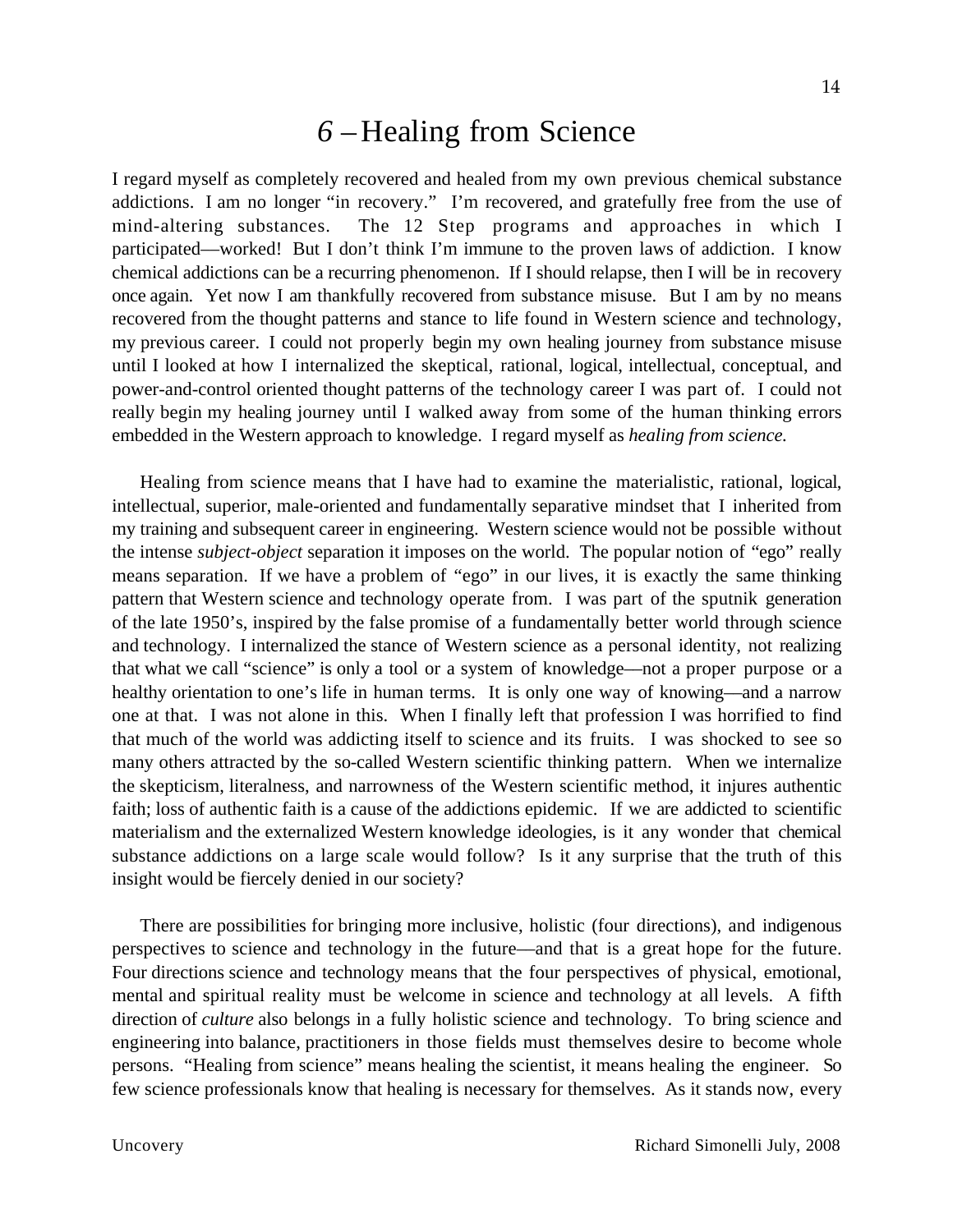person who "believes" in Western science and technology with what amounts to a religious fervor is a prime contributor to the addictions epidemic. This belief fuels the harm that drives so many to addictive behavior by contributing to the overbearing materialism and consumerism that engulfs us all. This unexamined belief deprives individuals of wholeness. It creates knowledge and progress addiction and compulsion, which is such a hallmark of this age.

One of the profoundest notions to come into general awareness in the past forty years or so is that of *interconnectedness.* Most of us now know that all parts of our world are connected and related in one way or another. The phenomena of globalization, environmental disasters, and the availability of four directions knowledge and wisdom systems that were unheard of in the mid 20<sup>th</sup> Century West have brought this truth to light. At every level, Reality is relational, interdependent and whole. What is done to one part of the system affects every other part. So is it any mystery that when the earth is dominated by the unbalanced, arrogant and secular Western knowledge system, another aspect of our world would scream out against that domination? The truth of interconnectedness makes it so. It was my own discovery that the addictions epidemic is one aspect of human life screaming out against the domination of scientific materialism and scientific secularism in every quarter.

The great task of the next generations must be to bring the Western approach to life into a healthy balance. It is the Western stance to life that creates the addictions epidemic as we now know it. The fundamental belief in *separation* that is key to the Western Worldview and its science may have been useful in an earlier part of human history; but it has outlived its usefulness. The notion of *separation* is untrue at the level of system complexity we are now facing. The great task of the next generations must be to integrate Western science, including its scientists and engineers, into a sustainable orientation to all life. A balanced and humbled science and technology of the future has much to offer human society. And that will come to pass if we re-orient our priorities to healing, wellness, harmony, balance and sustainability. But there is no way to sugar coat the truth: as it stands now, our unbalanced, strictly secular approach to knowledge is a crime against life.

I regard myself as still in healing from the Euro-centric Western Worldview. The source of the hubris and harm fueling the addictions epidemic in today's society lies there. And so do the deep roots of my own substance addiction. For myself, I am not anti-science and technology; they are simply tools we must all tolerate. But I certainly see that the authentic meaning, purpose and peace the world is seeking will not come from the emphasis on technology and technological thinking that engulfs us now. I do not put science and technology on a pedestal as so many do. Rather, I look for a time when scientists and technologists themselves will personally join a path of awakening, freedom and love in some form. Only when that happens will Western science gradually evolve into an indigenous or holistic science. When that happens, the deep immaturity of our knowledge system will come to its own childhood's end. This is my personal story, but I'll bet this understanding might prove to be useful for a few more of us if permission were given to look at things in this way.

*Richard Simonelli, 2005*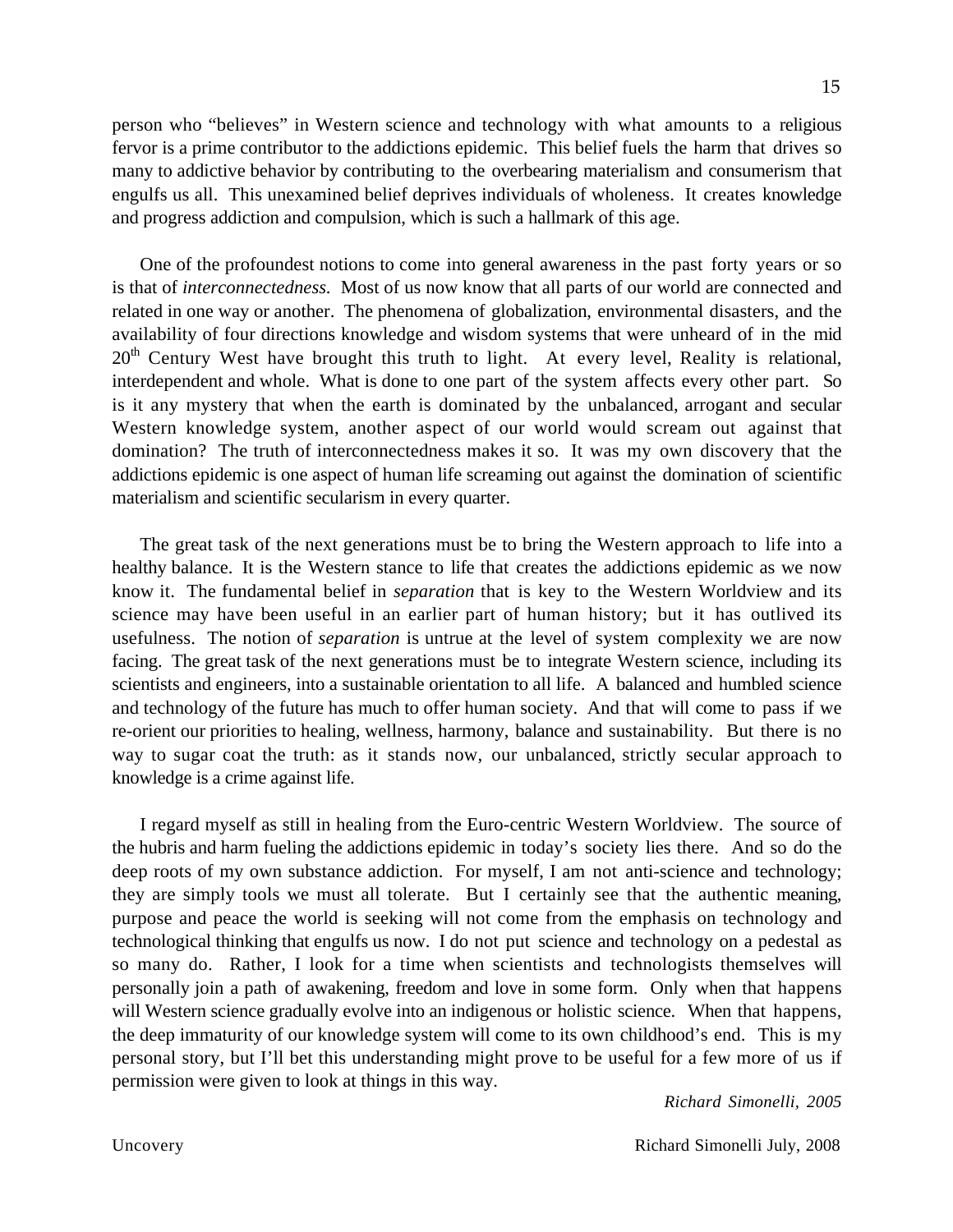## 7–You

When you look into a microscope you are looking for you.

When you look through a telescope far out into the universe, you are still looking for you.

And when you share your knowledge with colleagues or with society at large, you are simply finding *yourself* in compassion.

Science unearths fact- brilliant fact, hard-won fact, clever and cunning factual information.

But all the facts in the world do not express truth. Something unseen, intangible, and non-material must knit facts together before there is truth, before there is meaning, or before there is wellness and healing.

*You* are the unseen reality needed to knit facts together into meaning and healing.

*You* in self-surrender, *You* in your openhearted compassion, *You* in your caring and peaceful intention, *You* in your silence, and in your wordless love.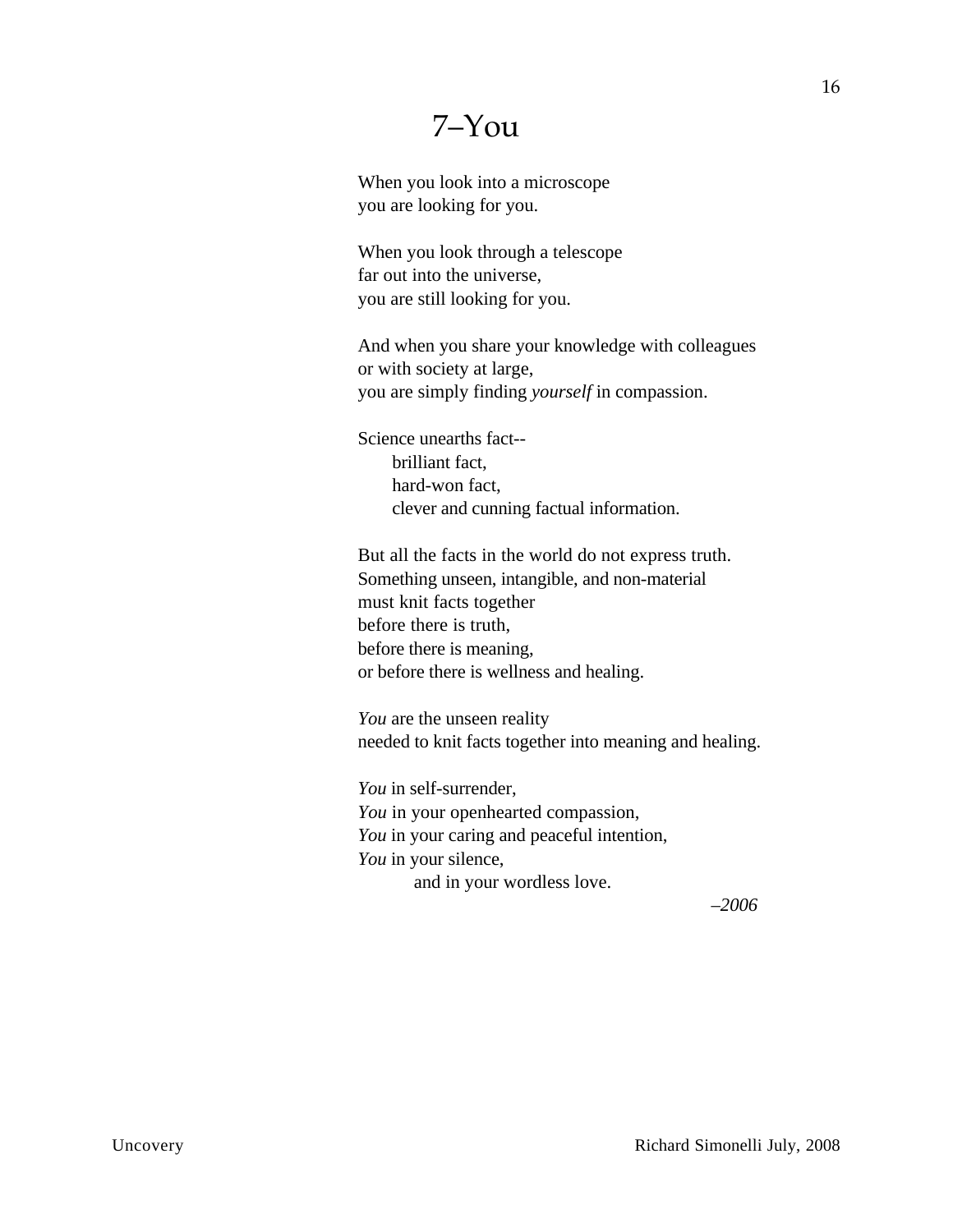### *8–*From *Reflections on Non-Theism*

We are entering a time when we will be able to meet our spirituality in terms and ways that are affirming of a sacred world. Each person will have his or her own understanding of the sacred because an important focus of life will be to find "God as you understand him (or her)," as the 12 Step programs say. Each personal and individual affirmation of the sacred will then begin to grow a healthy root system for both human and environmental life on earth. For some, this may be described as "non-theism" in the sense that true understanding of the spiritual mystery––what many call "God"––cannot be named, codified, conceptualized, or pinned down. For myself, I understand God as no God at all in the theistic sense, *without taking on the spiritual denial usually associated with atheism or agnosticism.* As soon as one "believes" in duality, one can "believe in God" in the exclusive and sometimes hurtful way that term can be used. But what if one sees through duality in the first place? Reality is interconnected, integrated and whole. As the future unfolds, many will come to understand the names of the sacred in their own unique ways. And a few will jettison all reliance on theological labels, realizing that reliance on words just obscures the clarity and profundity of what simply is.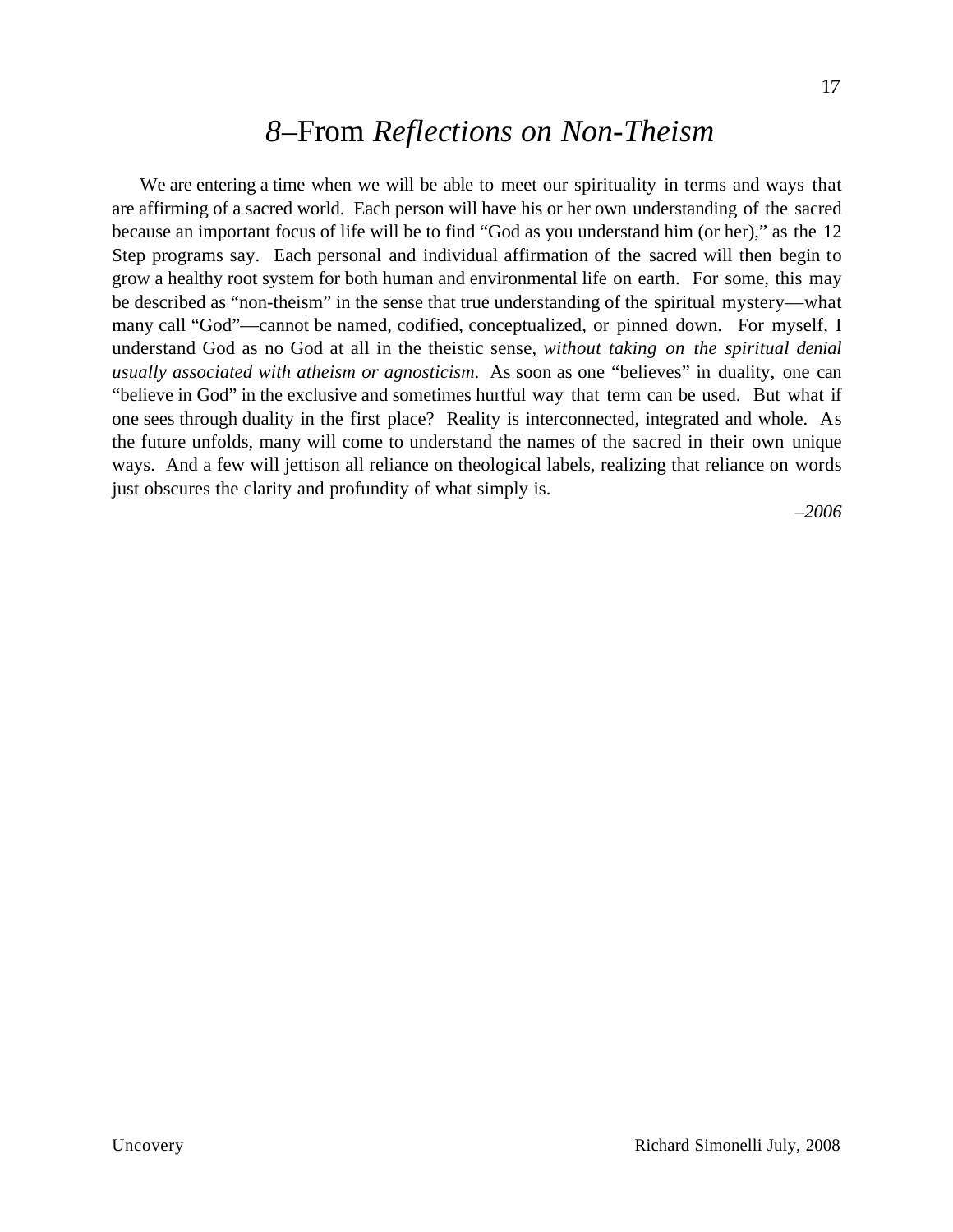#### *9–*Non-theism

I'm not religious in the sense of adhering to a particular social institution that speaks for spirituality. Mine is a non-theistic experience of the sacred. I don't utilize the notion of "God" in my own spiritual life at all––but this is not atheism or agnosticism, it's non-theism. I deeply respect what the theistic use of "God" signifies and I do try to reach people through the use of "God language" whenever I can because, by in large, ours is a culture of theism. For myself, it is a great gift to be free of the boundaries and limitations of ordinary theism. These limitations exist only because of how we conceptualize, think of, or imagine what the word "God" may signify. They are **our** limitations and they keep us in spiritual ignorance or confusion. It is a great gift to awaken to the contemplative, non-dual God, which removes all conceptual limitations. It is a gift to discover one's personal relationship with a non-separate God––for me, personal without personification. It is truly a gift of Grace to abide in non-separation. We are the God we seek.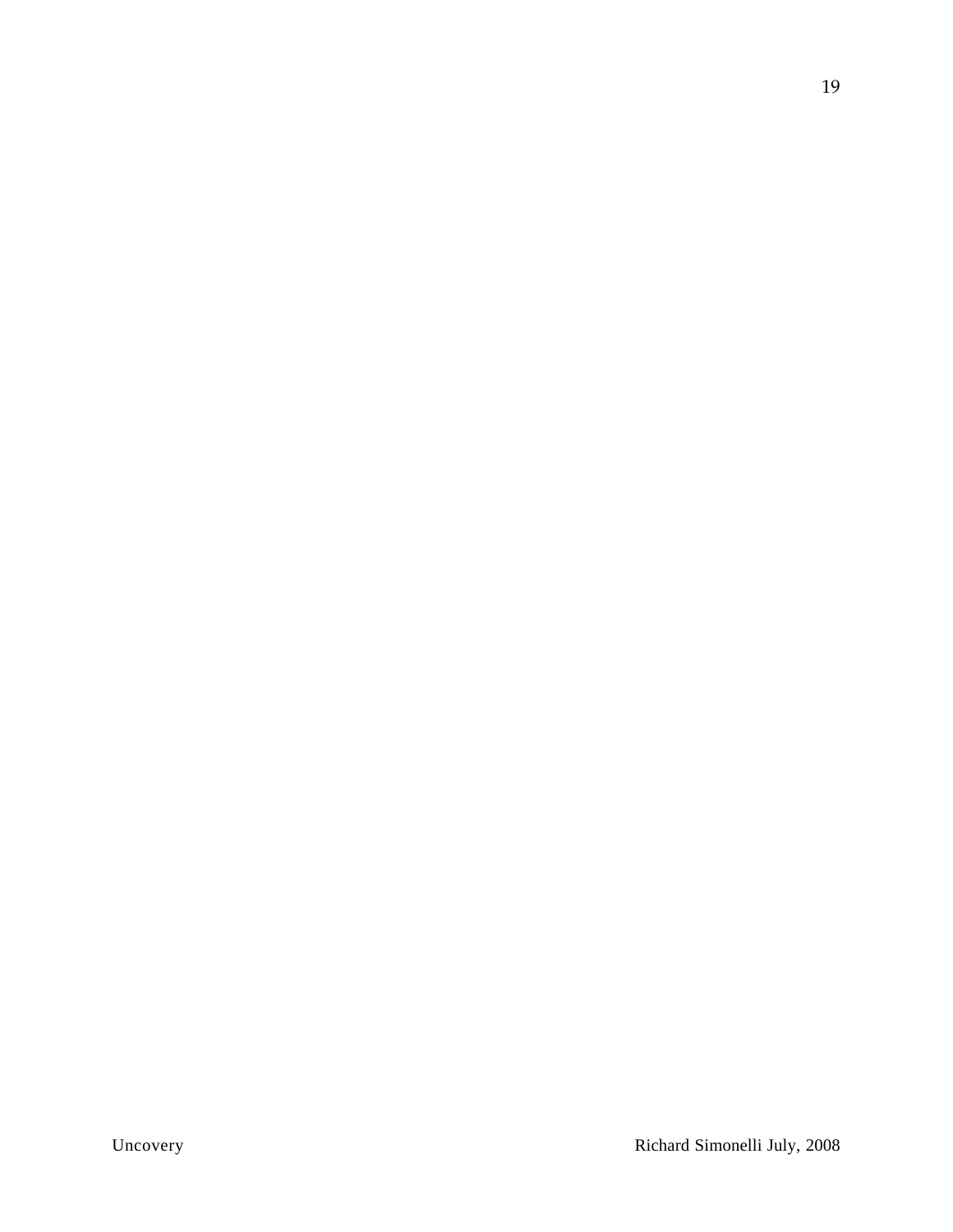#### *10–*Not God?

How could I think that I am God? Isn't such a thought the height of arrogance, egotism and blasphemy? Isn't it the outrageous epitome of non-humility and self-centeredness? Doesn't such a sentiment offend Christians, Jews and Islamists to the point of incredulity and dismissal of a person who would speak that way? Some would ignore such a person or even want to kill them. At the popular level, the monotheistic God of Western style religions––Christianity, Judaism and Islam––is taken to be an entity "out there," separate from its creation, "down here." Subtler understandings of what the word "God" might signify are held by contemplative aspects of Western religions; but at the predominant popular level, which permeates most of Western spirituality, we are hopelessly separate from God *because we define it that way.*

Obviously, I can't be the Christian, Jewish or Islamic God. It would be blasphemous to even think that way. But is that because of any inherent truth, or is it because of how God is thought of, conceptualized and proclaimed in popular Western monotheism? Isn't the separation from God, rampant in Western style religions, the outcome of its own teachings and theology rather than anything inherent in direct experience of the most sacred?

A miracle took place in the healing of alcoholics in the America of the 1930's. It is a wellknown story that a man named Bill Wilson was not able to stop drinking until he walked away from how the God of his own Christian religion was portrayed and had the ultimate courage to experience the sacred mystery in a manner that made personal sense to him. When he was able to do that, only then could he find the surrender that allowed him to begin healing from his own alcoholic tendencies. The phrase coming from his conversion experience became "God as you understand him."

Some of us needed to break free of the dogma of Western religions as understood at the popular level. To have direct experience of the spiritual mystery in our own terms. At that point, all separation from the mystery vanishes. One is then free to use "God language," or not. One is also free to say, "I am God," meaning something very different than egoism or an egotistical statement. Even more, one is free to say *I Am* without any need to say "God" or anything else afterward. *I Am* that which is. I simply am. There is no need for God talk at all.

It may be offensive and counterproductive to interfaith and inter-religious communication to speak in this manner because Western religions are anchored in separative beliefs. And that is a good enough reason not to speak in a non-separative way in those circles. It will be met with derision. To understand such a thing, much less say it, is taken as inflammatory language in the religious West. Inflammatory language threatens relationship building when the subject of that language is a different experience of reality than is held by your counterpart. The secret to interfaith and cross-tradition communication is relationship building and respect. We must be free to speak, but also wise enough to know when, or if, to speak.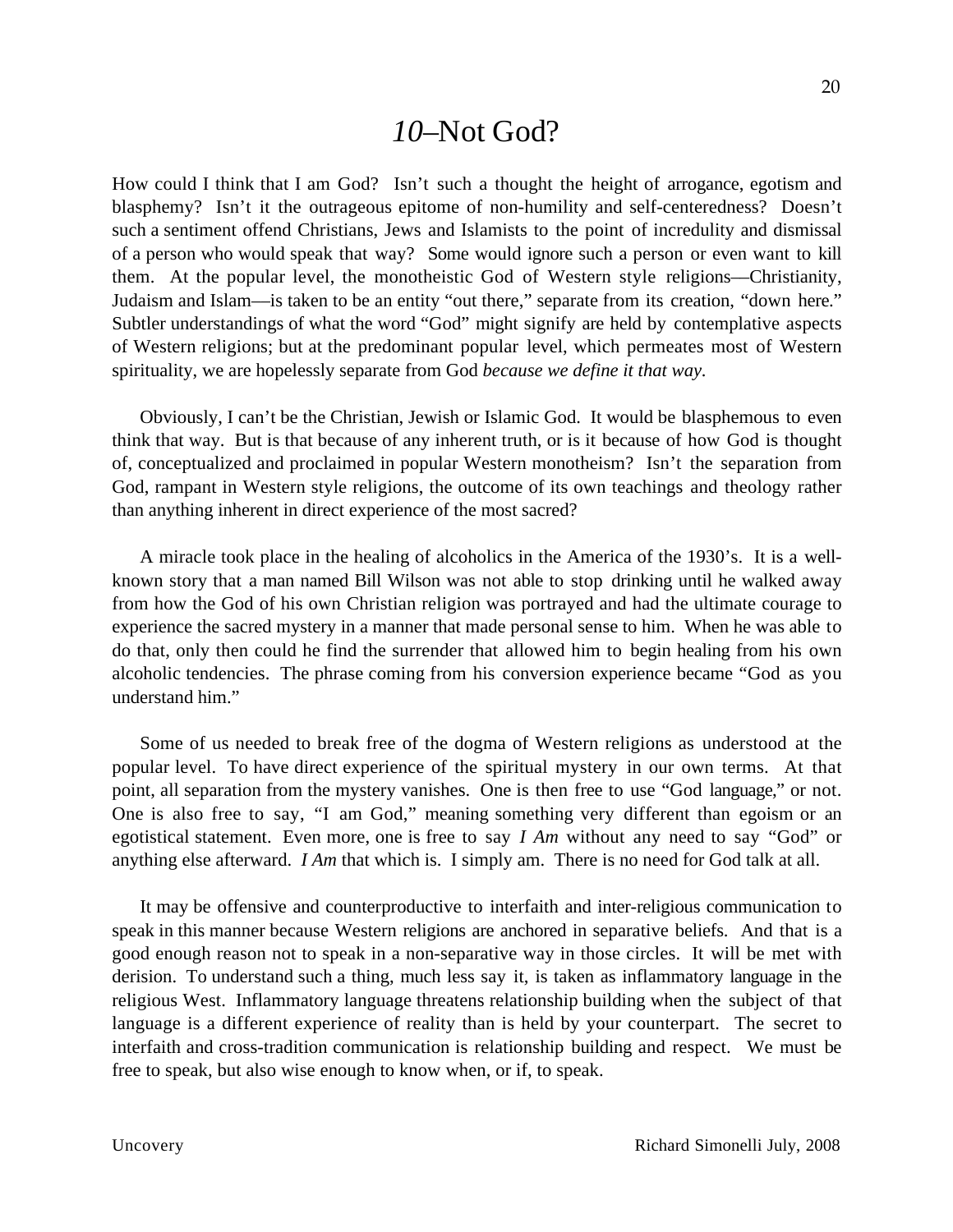In the same tradition established by Bill Wilson and others in the 1930's, they say, "You are *Not God!"* to warn those with alcohol problems against the egoism that leads to drinking relapses. "Not God" refers to egoism, not spiritual truth. Of course one is not God in the sense that Western religions understand God. The theology defines and teaches it that way. It is a self-fulfilling prophecy. But to allow oneself *discovery* of the most sacred without consensus beliefs can lead to interior freedom. Realize the ultimate mystery without separation and come to know first hand. The non-theistic, non-dual god is much closer than we think.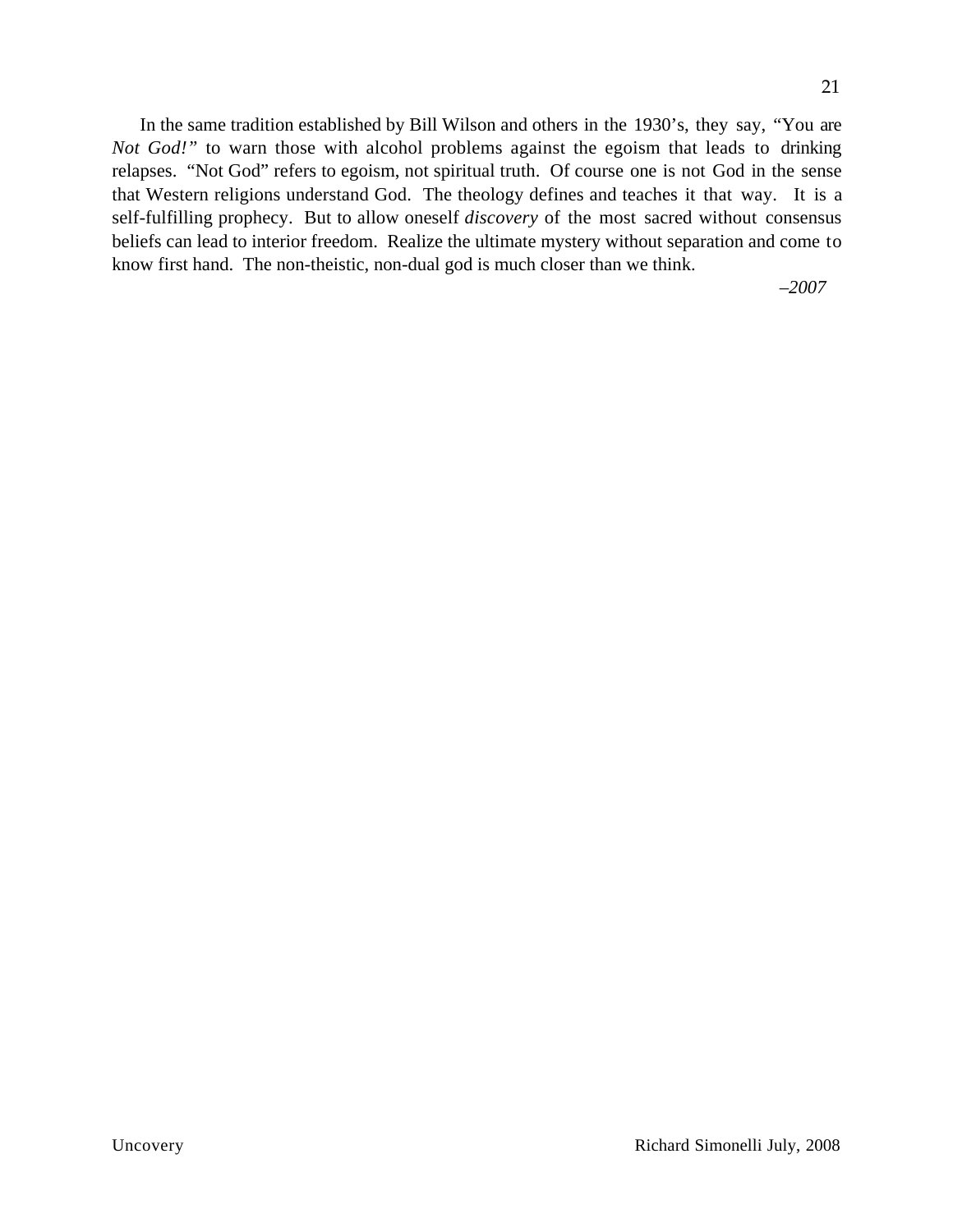# *11–*Youless You

Hail to thee, divine metaphor,

You, youless you!

Seeking you, I find me,

You and me, un-separate!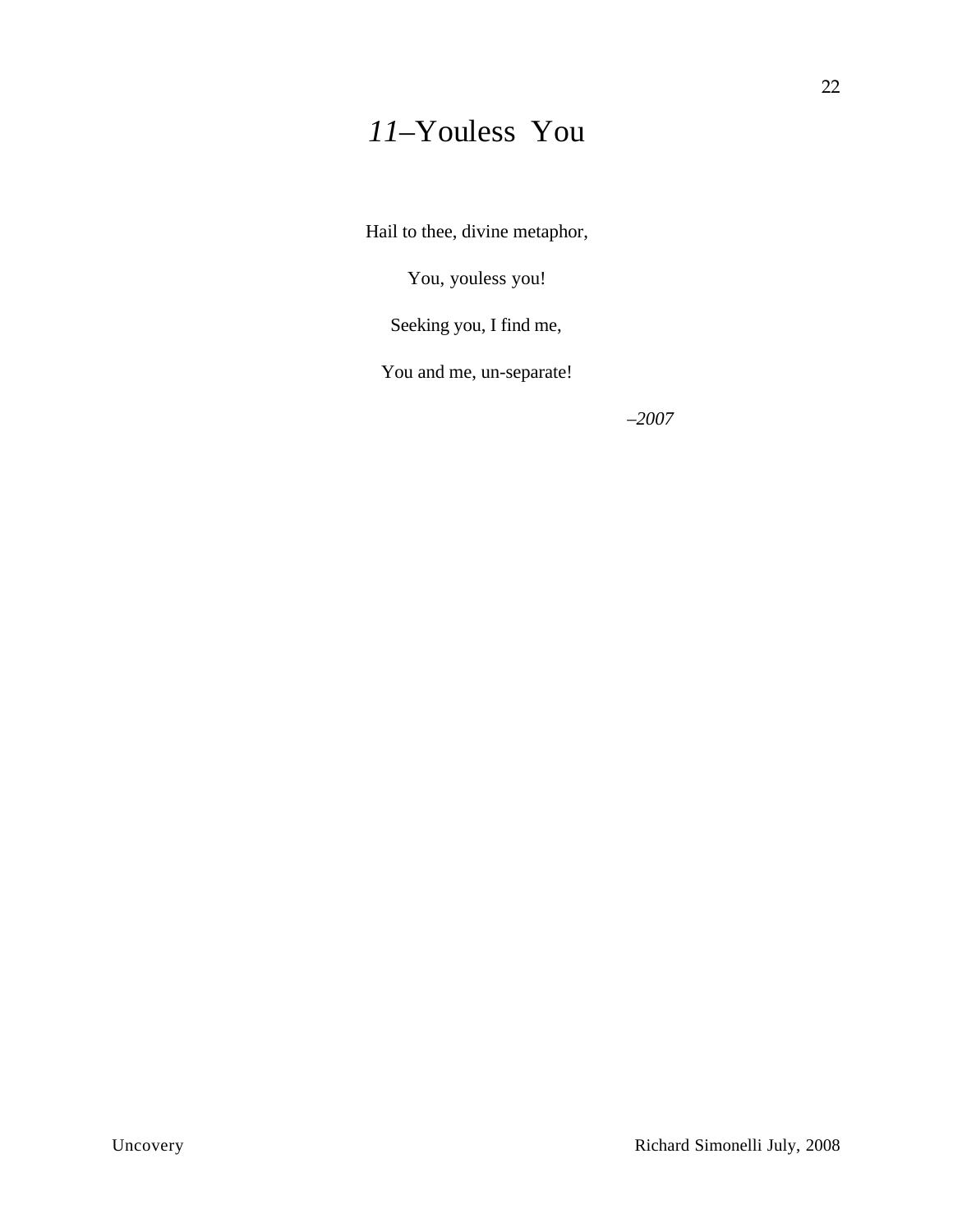# *12*–Healing Song

Root by root Stem by stem Branch by branch And bit by bit, The sacred tree is growing.

Little by little We heal our hurt, Our families heal, And the people again Become whole.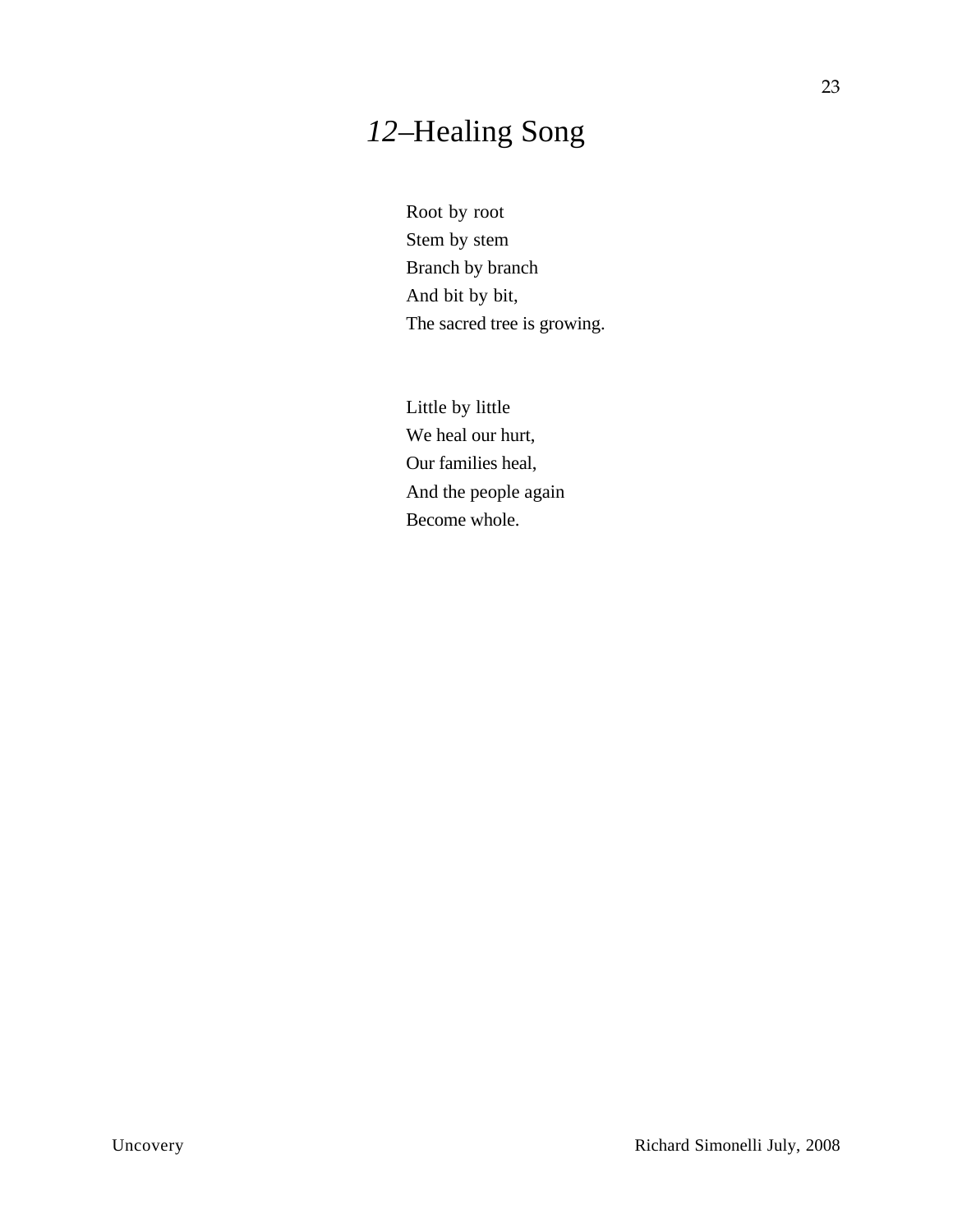#### Afterword

## The Meaning and Purpose of Recovery

What is recovery? And more, what is the meaning and purpose of recovery? Certainly, it is to get over slavery to a chemical substance. And certainly, it is to lose the personal unhappiness of drug addiction and the harm it brings to oneself, one's family, friends and everyone associated with the addict or alcoholic. Most certainly, it is to have the sun come out in one's own life again so that we may be happy human beings. But is that enough?

If we stop there and fail to understand the deeper purpose and meaning of addictions recovery for human society, as well as for the natural environment on planet earth, we have not gone far enough. If we stop with the individual and his or her justifiably self-centered needs, we will fail to create a sustainable society even in the wake of our good recovery efforts, individually and together.

Large-scale alcohol and other drug addictions are with us because we in the dominant society have a unbalanced orientation to life and embrace a faulty worldview. It is faulty because it overemphasizes separation. Perhaps it wasn't always this way but we have gotten off-track. Now, there has been a wrong turning in our stance or approach to life, which affects us all as contemporary people. The addictions epidemic is a symptom of that wrong turning. It is with us because a fundamental belief in scientific materialism and loss of both individual and social spirituality leads to despair. Large-scale chemical addictions are an expression of despair about the direction we, as a people, are moving. The spirituality we need in order to heal the addictions epidemic at its roots is not necessarily religion. Increased religiosity, with its beliefs, dogma, and with what sometimes amounts to a sentimental or conceptual orientation to reality, further distorts true human spirituality. True human spirituality helps us to live meaningful lives, and especially, to awaken from the dream which is this life.

I continue to be enriched, nurtured and educated by my involvement with the healing of the indigenous people of North America. I am more than indebted to their hard-won clarity on the role that victimization has played in the hurt they experience, and we all experience, even if we think those are separate issues for us as non-Natives. Ray Daw, a Navajo working among his people in the healing of intergenerational and historic trauma recently voiced words that I think have meaning for us all. He said, "Whether we like it or not, ladies and gentlemen, yes, we have been victimized. We have been. Many of our friends and allies and advocates who are not Native American share that victimization with us. But the important thing is not to stay there. The important thing is to move forward and to become healthy—mentally, emotionally, physically and also spiritually."

The society created by the non-Native perpetrators of the historical trauma of Native people in North America has also been wounded *in the present* by its role as a victimizer in the historic past. The perpetrator also perpetrates on him or herself. I believe it is time to begin to discuss

24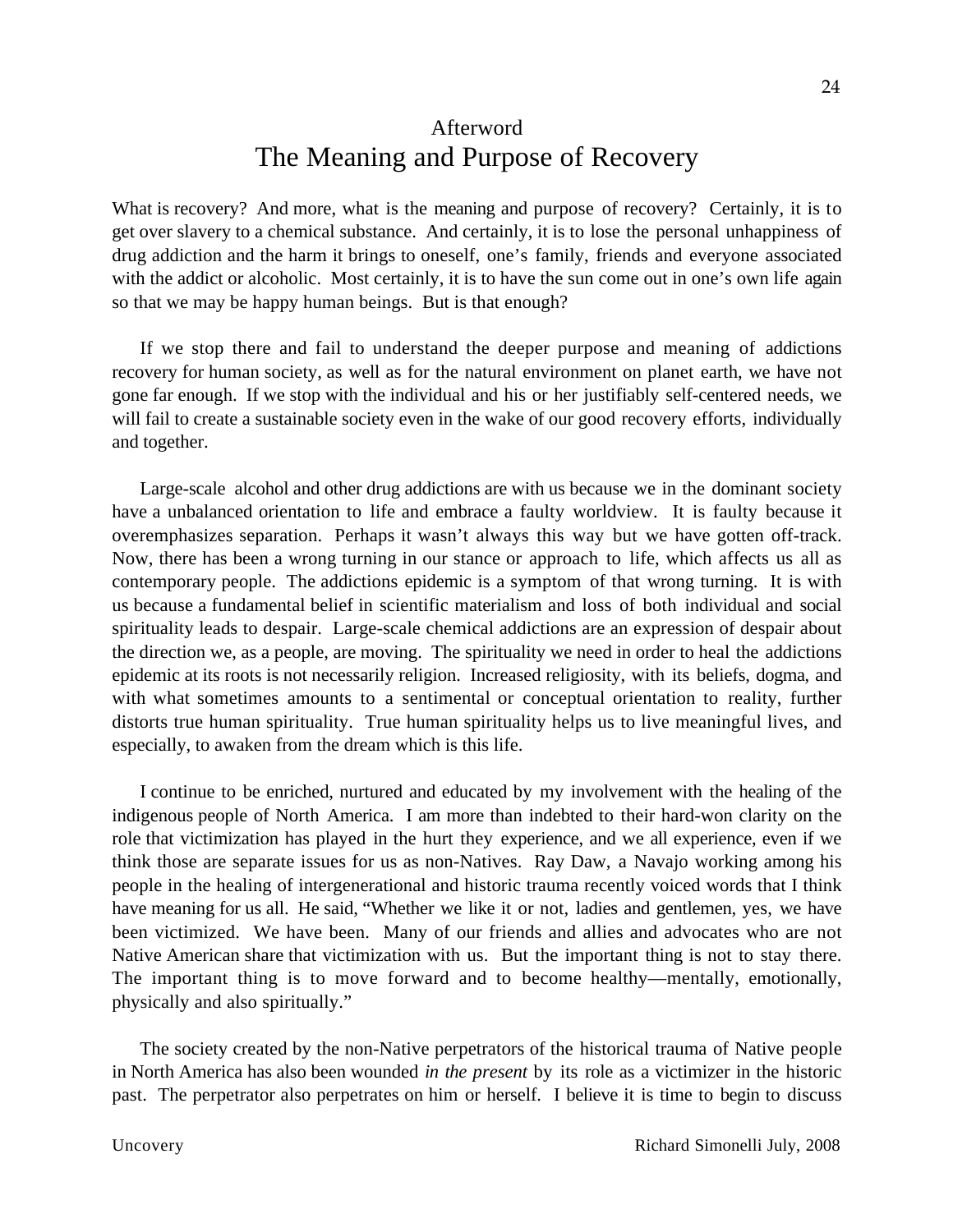within the recovery movement some of the details of the mindset, worldview and stance to life of the dominant society because the roots of our addiction epidemic lie there and are still very much alive in the present. We may think that by tending to our own business of recovery the qualities of society at large will automatically change, but I don't think that is true. Confronting and understanding the social and existential values held by the dominant orientation to life are a necessary first step in the *healing beyond mere recovery* from addictions that we all desire.

The meaning and purpose of recovery is to cause us to go deeper into self-knowledge, selfunderstanding and a compassionate response to everything around us. It is to cause us to learn just who and what we are in a manner not possible when driven by the superficial, externalized orientation that the Western worldview has demanded from all of us. The meaning and purpose of recovery is to integrate Western techno-science as we have come to know it, with a more holistic, indigenous science capable of providing another viewpoint on acquiring and using knowledge. Our obsessive and compulsive use of techno-science, as it is practiced today, feeds the flames of individual and social despair. The meaning and purpose of the addictions epidemic is to guide us first into healing from anger, sorrow, grief and despair, and then to ignite the ongoing natural desire for awakening and self-realization, which has always been the deeper purpose of human life. From such authentic individual goals, the vibrancy and happiness of cultures and communities will arise of itself.

What would be the equivalent of "Wellbriety" for non-Native society in North America? What could provide a doorway to further healing beyond recovery for mainstream recovery approaches of all kinds? What would allow recovery movements to explore the premise that *drugs and alcohol are not the problem* as the Wellbriety movement has begun to do? This is an understanding that large-scale addiction is a symptom of something else. What is that something else? How could recovery efforts in North America look in the direction of wellness and healing without losing their focus on the need for sobriety and recovery first and foremost? Considering these questions could provide a renewed inspiration and direction in recovery advocacy. It could open up the wider issue of *what is a well human being, and how do we get there?*

An individual's recovery must always come first because, "You can't give away what you don't have." It is my opinion that when we are ready, we could add scrutiny of *worldview* into the larger addictions recovery process. After many years of recovery advocacy, this, and support of a contemplative way of life, are really all I have to offer addictions recovery movements any longer. Many people are ready for the transition from recovery, to awakening and contemplation. It is my hope that these wider viewpoints will find their way, in some form or another, into the consciousness of today's recovery movement for the benefit of both human beings and the natural environment worldwide.

> *Richard Simonelli July, 2008*